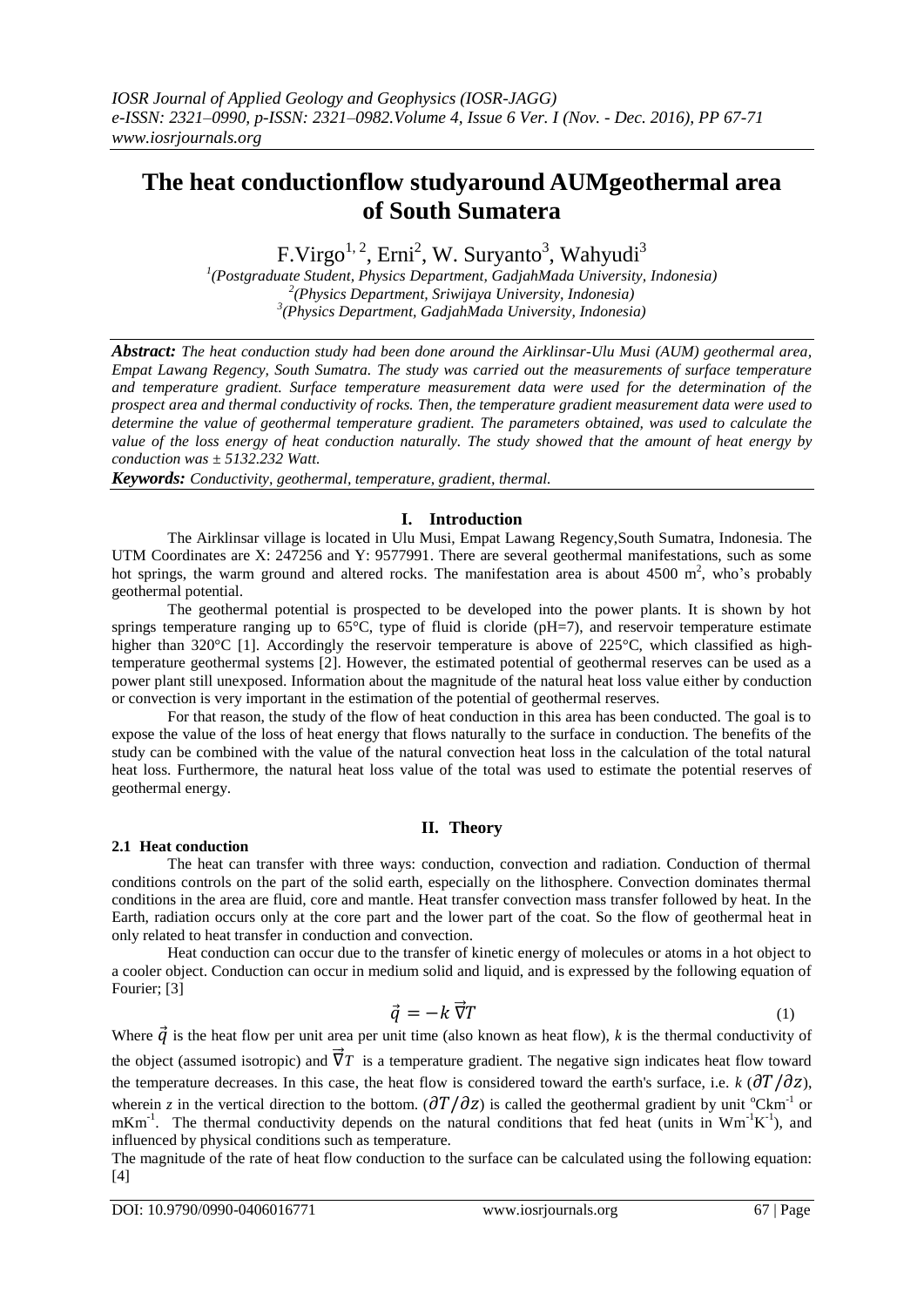$$
Q = A k dT/dz \tag{2}
$$

Where Q is the conductive heat flow (Watt), A is the surface manifestation  $(m^2)$ , k is the thermal conductivity (W/m<sup>o</sup>C), and *T* is the temperature (<sup> $\circ$ </sup>C).

#### **2.2 The conductivity of rocks**

The determination of the value of the thermal conductivity of rocks from the results of the measurements obtained from the following relations: [5]

$$
T = Q \left( 4 \pi k \right)^{-1} \ln \left( t/t_0 \right) \tag{3}
$$

 $Q/4\pi k$  is the gradient of temperature change (m), so it can be written:

$$
k = Q/4\pi m \tag{4}
$$

Where *T* is the temperature measured ( $\degree$ C), *Q* is the heat flow generated by the gauge (Watt), *k* is the thermal conductivity of rocks (W/m<sup>o</sup>C),  $t_0$  is the initial time measurement (seconds),  $t$  is the time of the end measurement (seconds), and *m* is a temperature gradient (°C/m).

The knowledge of thermal conductivity of materials is one of the main input parameters in geothermal modelling since it directly controls the steady state temperature field. An evaluation of this thermal property is required in several fields, such as designing ground source heat pump plant, modelling the deep geothermal reservoir structure, assessing the geothermal potential of subsoil [6].

#### **III. Method**

The equipment used in this study as follows; 1.5 m stick electronic thermometer is used to measure surface temperature. Stick electronic thermometer of temperature gradient of 2.5 m is used to measuring the vertical temperature gradient. Shallow drilling tools are used for shallow drilling. The stopwatch is used as a timer measurement. GPS is used to determine the position of the measurement. Digital thermometer is used to measure air temperature and manifestations.

The procedures for temperature monitoring using an electronic thermometer with five sensors planted as deep as 2 m, monitoring done during 48 hours in one-hour intervals. The measurement is performed at each of three different positions of manifestation. The goal is to find out the depth of temperature measurement is no longer influenced by the secular variation.

The measurement of the surface temperature procedure is as follows; stick of the electronic thermometer inserted into the ground as deep as 1 meter. Measurements made at any point during the 15 minutes, within area 800 x 800 m<sup>2</sup>. The number of measurement points is 84 points. Temperature changes on record in the minutes to 10, 20, 30, 40, 50, 60, 70, 80, 90, 100, 200, 300, 400, 500, 600, 700, 800, 900. After that, the value of the measured temperatures is plotted into a graph as a function of time. From the graph can be defined gradient *dT/dt*. The value of this gradient is used in the equation (4), to determine the value of the thermal conductivity of rocks.

The temperature gradient measurement procedure is as follows; the measurement is carried out on the three different positions around the manifestation. Measurement using an electronic temperature gradient stick that was planted at a depth of 2 m. The stick is equipped with temperature sensors for each interval of the depth of 0.5 m to get good results, this embedded thermometer left in advance in 1 day 1 night, so going to the environment temperature equilibrium. After that, the temperature changes recorded each of the intervals of 0.5 m. Furthermore, the value changes of temperature as a depth function or the vertical temperature gradient will be obtained.

#### **IV. Results And Discussion**

Measurement results of temperature monitoring at three different positions can be seen (Fig. 4.1, Fig. 4.2, and Fig. 4.3). According to the third of the picture, at a depth of 0 m can be seen that the influence of the secular variation very dominant, especially from the sun. The influence can still be seen up to a depth of 0.5 m, although much smaller than the depth 0 m. Instead of each sensor in a depth of 1 m, 1.5 m and 2 m, seen that the temperature measurement is relatively constant with respect to time. Based on the above, the measurement of the surface temperature should be done at a depth of 1 m, because the secular variation does not affect the measurement.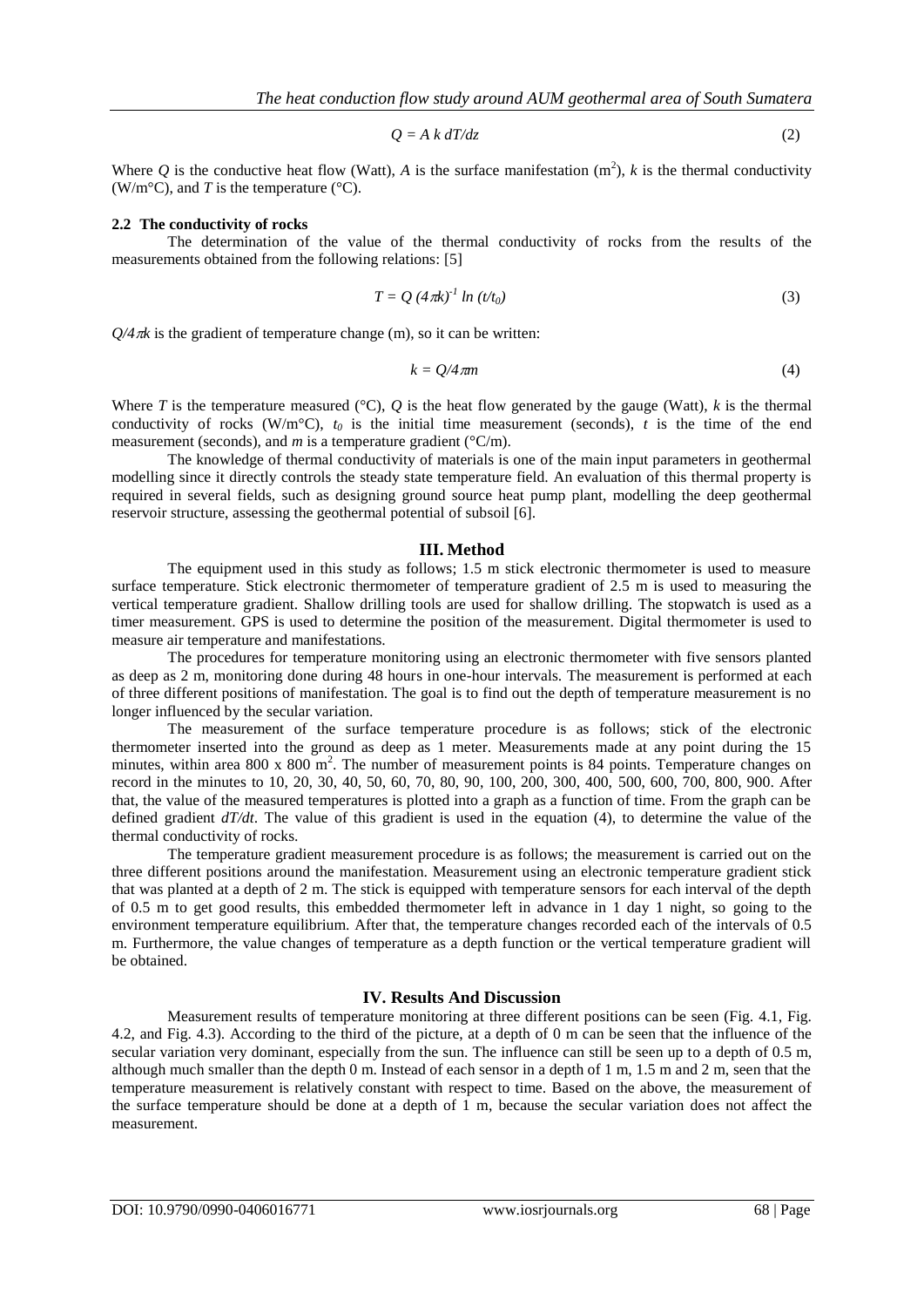

**Fig. 4.1:** Graph of temperature changes, at the point of monitoring-1.



**Fig. 4.2:** Graph of temperature changes at the point of monitoring-2.



**Fig. 4.3:** Graph of temperature changes at the point of monitoring-3.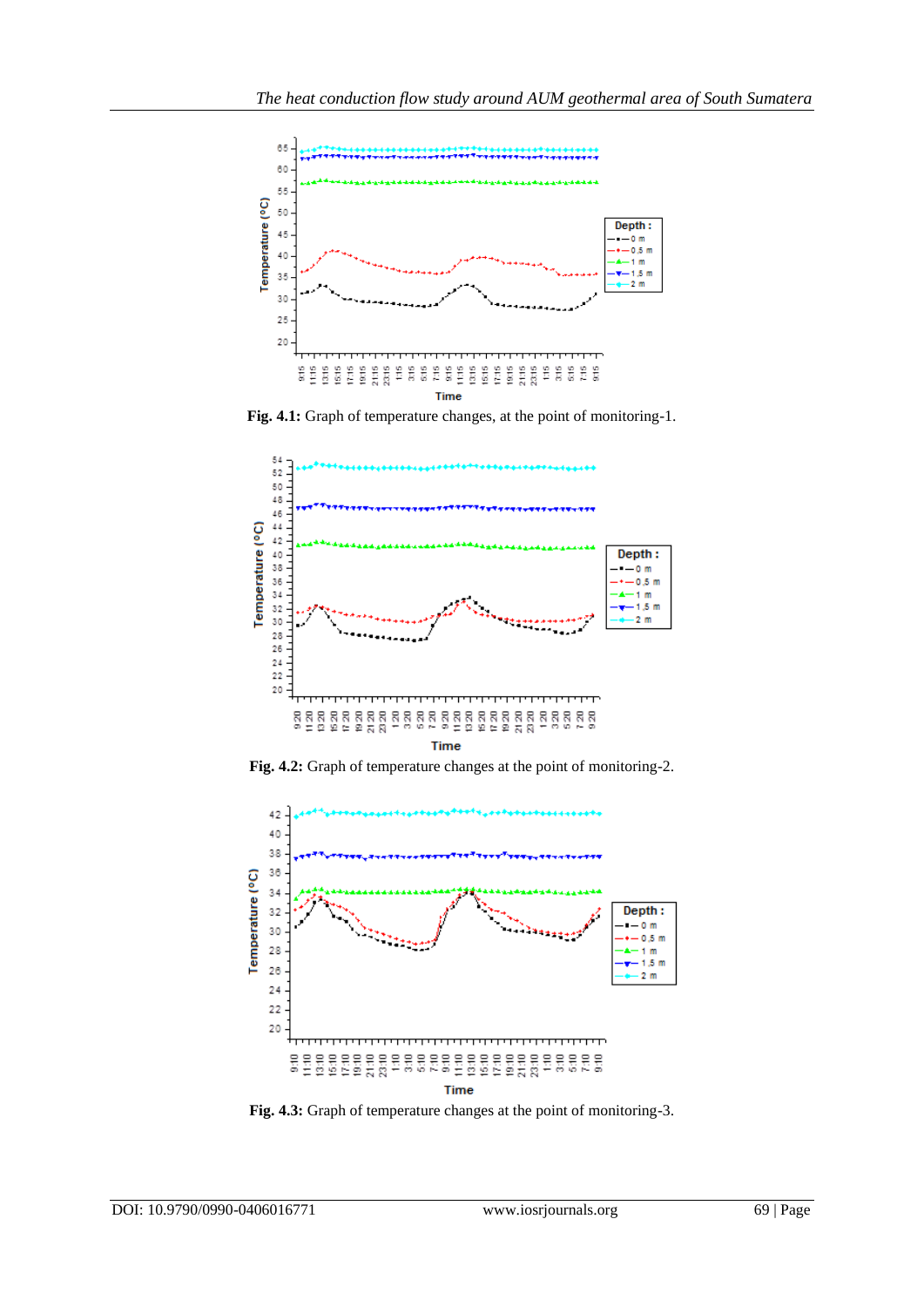

Distribution of closer contour patterns of surface temperature (see Fig. 4), can be considered as a hot prospect area extension. Later, the area is calculated using software Rockwork. The results of the calculation of the total area of the region the prospects obtained is  $\pm 8400$  m<sup>2</sup>. This area was later used in the calculation of the magnitude of the loss in natural heat conduction.

Measurement of the surface temperature at a depth of 1 m temperature gradient values obtained at each measurement point. Using Equation (4), the value of thermal conductivity measurement at each point can be determined (Qtools = 10.99 Watts). Fig. 5 shows that the distribution of the value of k varies between 0.065 up to 0.17 W/m°C. The relatively high value of k is concentrated around the manifestation. This is in accordance with the distribution of heat on the surface temperature distribution map.



**Fig. 4.5:** Map of the distribution of the thermal conductivity of rocks in the study area.

The results of measurements of the vertical temperature gradient can be seen in Table 4.1. The gradient value is retrieved (using Equation 2) is used together with the value of the thermal conductivity of rocks and the prospect area extents to determine the magnitude of the value of natural heat loss by conduction. From Table 4.2 it can be seen that the value of natural heat loss is equal to 5132.232 Watt.